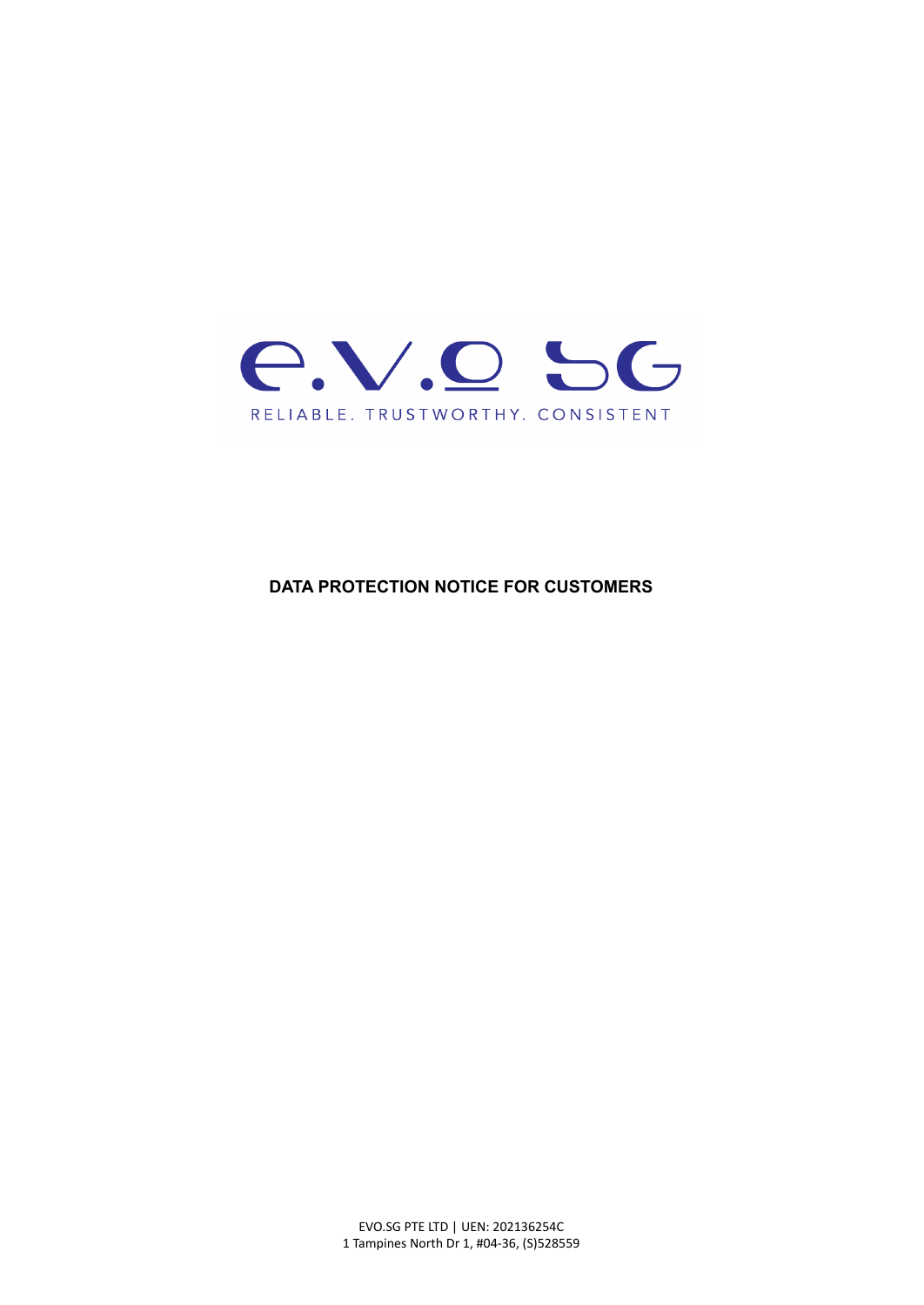## **DATA PROTECTION NOTICE FOR CUSTOMERS**

This Data Protection Notice ("**Notice**") sets out the basis which *E.V.O SG PTE LTD* ("**we**", "**us**", or "**our**") may collect, use, disclose or otherwise process personal data of our customers in accordance with the Personal Data Protection Act ("**PDPA**"). This Notice applies to personal data in our possession or under our control, including personal data in the possession of organisations which we have engaged to collect, use, disclose or process personal data for our purposes.

## **PERSONAL DATA**

1. As used in this Notice:

"**customer**" means an individual who (a) has contacted us through any means to find out more about any goods or services we provide, or (b) may, or has, entered into a contract with us for the supply of any goods or services by us; and

"**personal data**" means data, whether true or not, about a customer who can be identified: (a) from that data; or (b) from that data and other information to which we have or are likely to have access.

- 2. Depending on the nature of your interaction with us, some examples of personal data which we may collect from you include name, residential address, email address, telephone number and photograph.
- 3. Other terms used in this Notice shall have the meanings given to them in the PDPA (where the context so permits).

# **COLLECTION, USE AND DISCLOSURE OF PERSONAL DATA**

- 4. We generally do not collect your personal data unless (a) it is provided to us voluntarily by you directly or via a third party who has been duly authorised by you to disclose your personal data to us (your "**authorised representative**") after (i) you (or your authorised representative) have been notified of the purposes for which the data is collected, and (ii) you (or your authorised representative) have provided written consent to the collection and usage of your personal data for those purposes, or (b) collection and use of personal data without consent is permitted or required by the PDPA or other laws. We shall seek your consent before collecting any additional personal data and before using your personal data for a purpose which has not been notified to you (except where permitted or authorised by law).
- 5. We may collect and use your personal data for any or all of the following purposes:
	- (a) performing obligations in the course of or in connection with our provision of the goods and/or services requested by you;
	- (b) verifying your identity;
	- (c) responding to, handling, and processing queries, requests, applications, complaints, and feedback from you;
	- (d) complying with any applicable laws, regulations, codes of practice, guidelines, or rules, or to assist in law enforcement and investigations conducted by any governmental and/or regulatory authority;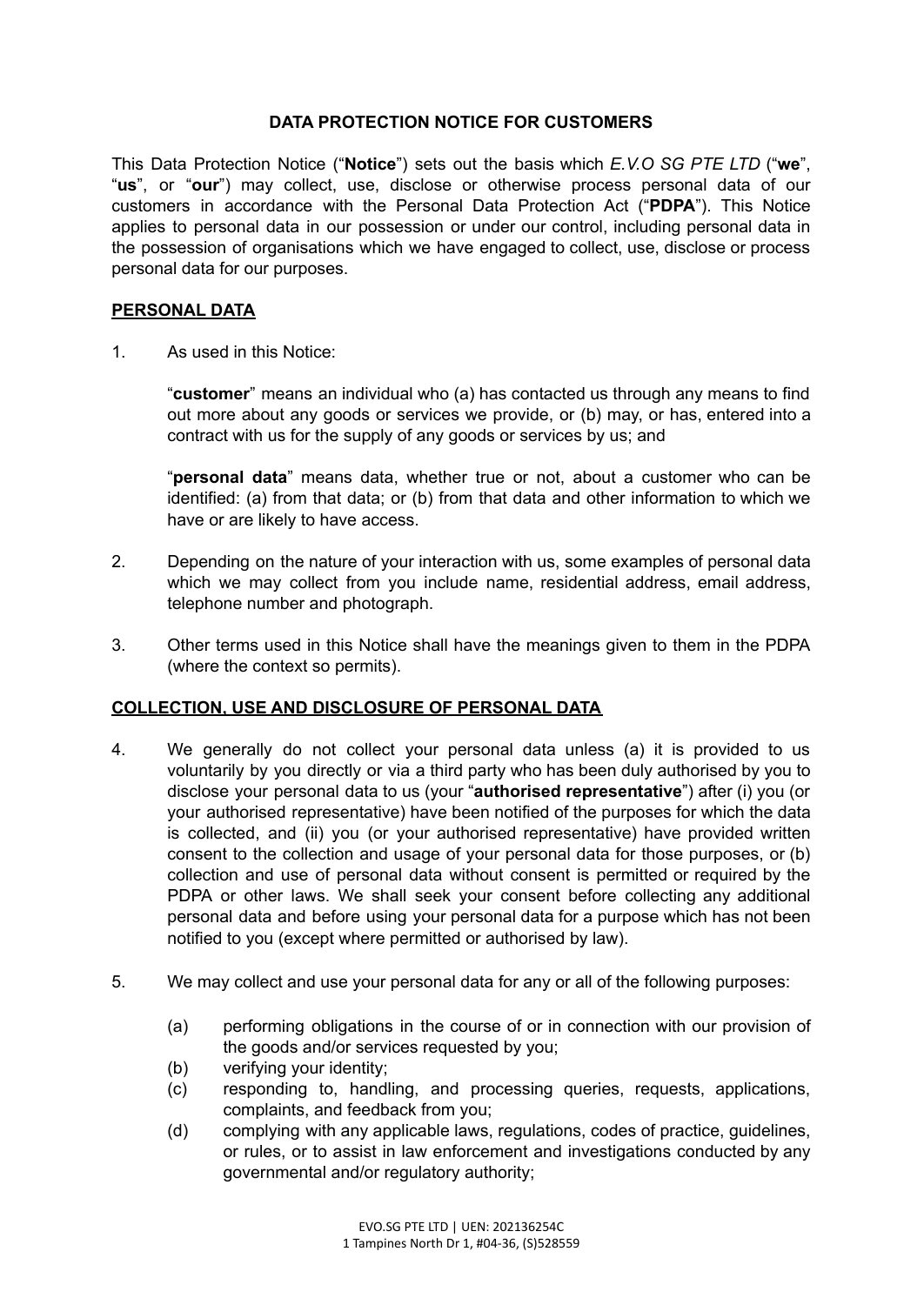- (e) any other purposes for which you have provided the information; and
- (f) transmitting to any unaffiliated third parties including our third party service providers and agents, and relevant governmental and/or regulatory authorities, whether in Singapore or abroad, for the aforementioned purposes.
- *6.* We may disclose your personal data:
	- (a) to third party service providers, agents and other organisations we have engaged to perform any of the functions with reference to the above mentioned purposes.

## **RELIANCE ON THE LEGITIMATE INTERESTS EXCEPTION**

- 7. In compliance with the PDPA, we may collect, use or disclose your personal data without your consent for the legitimate interests of *E.V.O SG PTE LTD* or another person. In relying on the legitimate interests exception of the PDPA, *E.V.O SG PTE LTD* will assess the likely adverse effects on the individual and determine that the legitimate interests outweigh any adverse effect.
- 8. In line with the legitimate interests' exception, we will collect, use or disclose your personal data for the following purposes:
	- a. Fraud detection and prevention;
	- b. Detection and prevention of misuse of services; and
	- c. Network analysis to prevent fraud and financial crime, and perform credit analysis.

The purposes listed in the above clause may continue to apply even in situations where your relationship with us (for example, pursuant to a contract) has been terminated or altered in any way, for a reasonable period thereafter.

### **WITHDRAWING YOUR CONSENT**

- 9. The consent that you provide for the collection, use and disclosure of your personal data will remain valid until such time it is being withdrawn by you in writing. You may withdraw consent and request us to stop collecting, using and/or disclosing your personal data for any or all of the purposes listed above by submitting your request in writing or via email to our Data Protection Officer at the contact details provided below.
- 10. Upon receipt of your written request to withdraw your consent, we may require reasonable time (depending on the complexity of the request and its impact on our relationship with you) for your request to be processed and for us to notify you of the consequences of us acceding to the same, including any legal consequences which may affect your rights and liabilities to us. In general, we shall seek to process your request within ten (10) business days of receiving it.
- 11. Whilst we respect your decision to withdraw your consent, please note that depending on the nature and scope of your request, we may not be in a position to continue providing our goods or services to you and we shall, in such circumstances,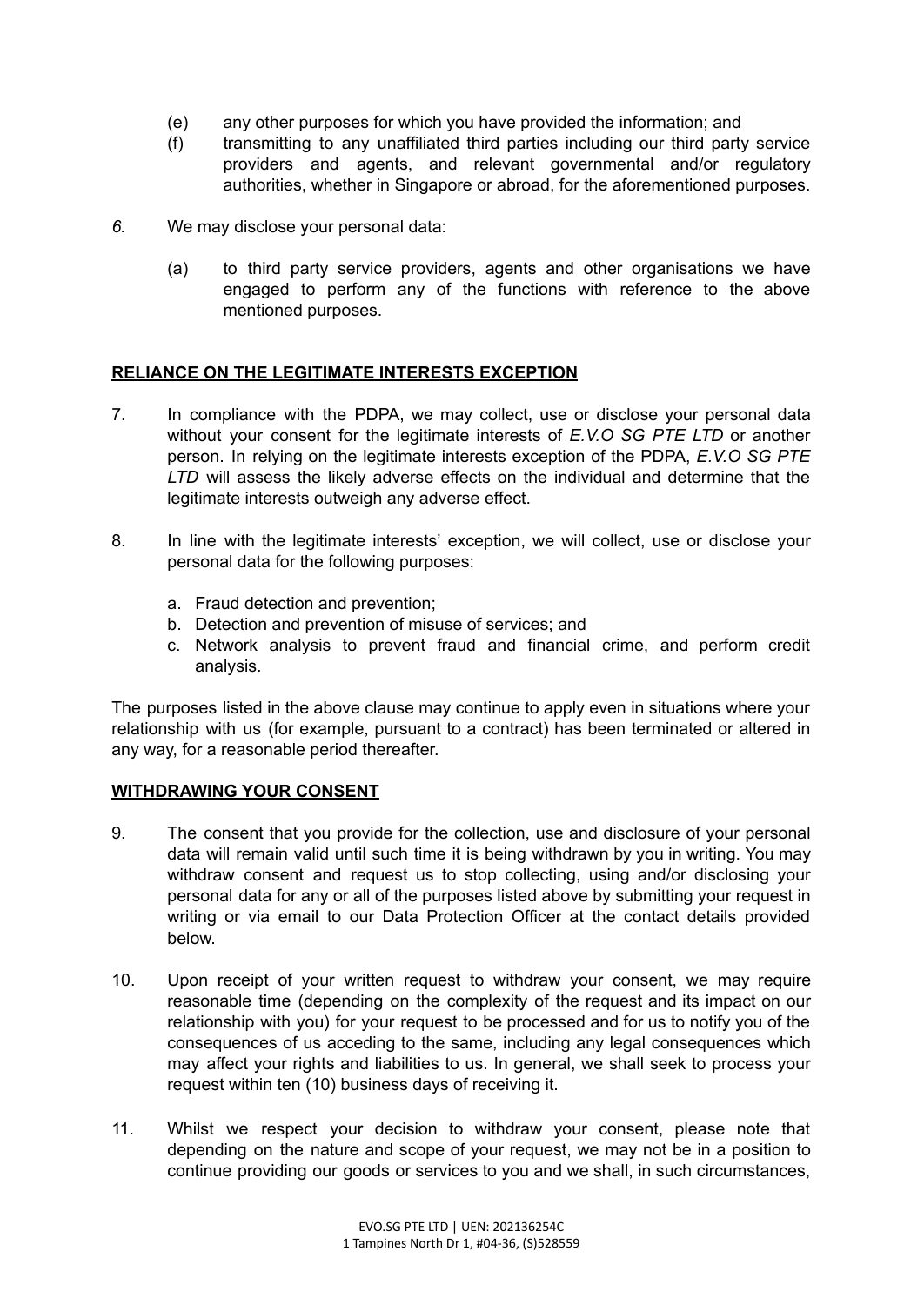notify you before completing the processing of your request. Should you decide to cancel your withdrawal of consent, please inform us in writing in the manner described in clause 7 above.

12. Please note that withdrawing consent does not affect our right to continue to collect, use and disclose personal data where such collection, use and disclose without consent is permitted or required under applicable laws.

## **ACCESS TO AND CORRECTION OF PERSONAL DATA**

- 13. If you wish to make (a) an access request for access to a copy of the personal data which we hold about you or information about the ways in which we use or disclose your personal data, or (b) a correction request to correct or update any of your personal data which we hold about you, you may submit your request in writing or via email to our Data Protection Officer at the contact details provided below.
- 14. Please note that a reasonable fee may be charged for an access request. If so, we will inform you of the fee before processing your request.
- 15. We will respond to your request as soon as reasonably possible. In general, our response will be within twenty-eight (28) business days. Should we not be able to respond to your request within thirty (30) days after receiving your request, we will inform you in writing within thirty (30) days of the time by which we will be able to respond to your request. If we are unable to provide you with any personal data or to make a correction requested by you, we shall generally inform you of the reasons why we are unable to do so (except where we are not required to do so under the PDPA).

### **PROTECTION OF PERSONAL DATA**

- *16.* To safeguard your personal data from unauthorised access, collection, use, disclosure, copying, modification, disposal or similar risks, we have introduced appropriate administrative, physical and technical measures such as minimised collection of personal data, authentication and access controls (such as good password practices, need-to-basis for data disclosure, etc.), encryption of data, up-to-date antivirus protection, regular patching of operating system and other software, securely erase storage media in devices before disposal, usage of one time password(otp)/2 factor authentication (2fa)/multi-factor authentication (mfa) to secure access, and security review and testing performed regularly.
- *17.* You should be aware, however, that no method of transmission over the Internet or method of electronic storage is completely secure. While security cannot be guaranteed, we strive to protect the security of your information and are constantly reviewing and enhancing our information security measures.

### **ACCURACY OF PERSONAL DATA**

*18.* We generally rely on personal data provided by you (or your authorised representative). In order to ensure that your personal data is current, complete and accurate, please update us if there are changes to your personal data by informing